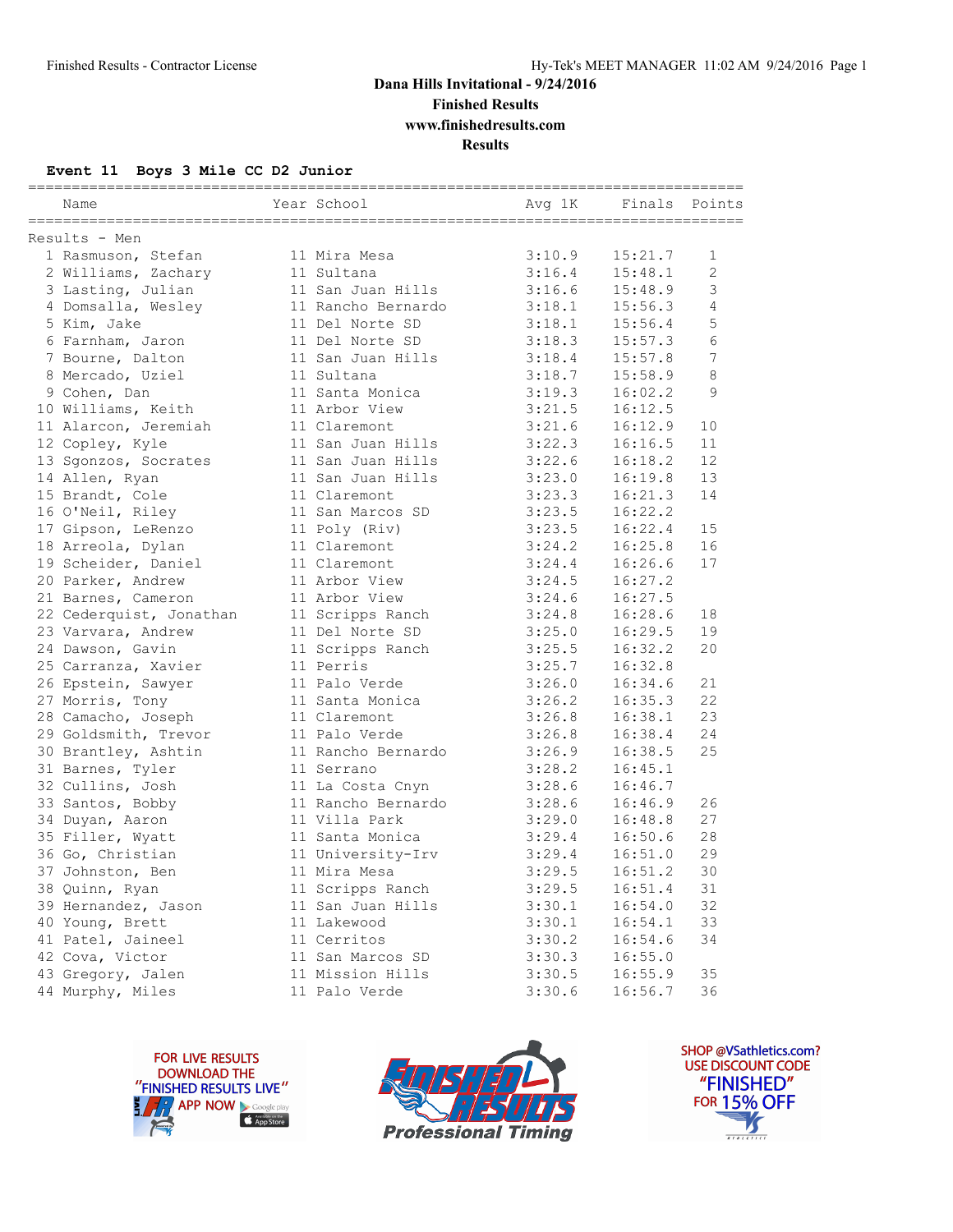**Finished Results**

**www.finishedresults.com**

### **Results**

#### **....Event 11 Boys 3 Mile CC D2 Junior**

| 45 Ochoa, Arturo        | 11 Villa Park      | 3:30.9 | 16:57.8 | 37 |
|-------------------------|--------------------|--------|---------|----|
| 46 Ben-abdallah, Hicham | 11 Santa Monica    | 3:30.9 | 16:57.9 | 38 |
| 47 Roberts, Joey        | 11 Rancho Bernardo | 3:31.1 | 16:58.8 | 39 |
| 48 Sanchez, Joey        | 11 Valley View     | 3:31.3 | 16:59.9 | 40 |
| 49 Lopez, Julian        | 11 Perris          | 3:32.2 | 17:04.2 |    |
| 50 Patrick, Jack        | 11 La Costa Cnyn   | 3:32.5 | 17:05.7 |    |
| 51 Cabrera, Julian      | 11 Canyon-Ana      | 3:32.6 | 17:06.2 | 41 |
| 52 Feliciano, Denmar    | 11 Kennedy SS      | 3:32.8 | 17:07.4 |    |
| 53 Hayworth, Declan     | 11 San Juan Hills  | 3:33.0 | 17:08.1 | 42 |
| 54 Inada, Fred          | 11 Cerritos        | 3:33.2 | 17:09.0 | 44 |
| 54 Schempp, Jason       | 11 Canyon-Ana      | 3:33.2 | 17:09.0 | 43 |
| 56 Velazquez, Carlos    | 11 Westminster     | 3:33.3 | 17:09.5 |    |
| 57 Stewart, Adam        | 11 Beverly Hills   | 3:33.7 | 17:11.7 | 45 |
| 58 Villar, Noah         | 11 San Juan Hills  | 3:33.8 | 17:12.1 |    |
| 59 Liang, Ryan          | 11 University-Irv  | 3:34.1 | 17:13.4 | 46 |
| 60 Polk, Mitchell       | 11 Canyon-Ana      | 3:34.4 | 17:14.8 | 47 |
| 61 Arnold, Austin       | 11 Del Norte SD    | 3:34.6 | 17:15.9 | 48 |
| 61 Amaro, Mario         | 11 Cerritos        | 3:34.6 | 17:15.9 | 49 |
| 63 Lugo, Christian      | 11 Lakewood        | 3:34.7 | 17:16.4 | 50 |
| 64 Alvarado, Emmanuel   | 11 Palo Verde      | 3:34.7 | 17:16.5 | 51 |
| 65 Murphy, Evan         | 11 Palo Verde      | 3:34.8 | 17:17.1 | 52 |
| 66 Zakariaie, Michael   | 11 Santa Monica    | 3:35.1 | 17:18.1 | 53 |
| 67 Azzam, Andrew        | 11 Canyon-Ana      | 3:35.1 | 17:18.4 | 54 |
| 68 Patel, Shivam        | 11 Kennedy SS      | 3:35.2 | 17:18.8 |    |
| 69 Hines, David         | 11 Claremont       | 3:35.6 | 17:20.7 | 55 |
| 70 Kim, Edward          | 11 Mission Hills   | 3:35.8 | 17:21.8 | 56 |
| 71 Drelling, James      | 11 Canyon-Ana      | 3:35.9 | 17:22.1 | 57 |
| 72 Utterback, Michael   | 11 Poly (Riv)      | 3:35.9 | 17:22.4 | 58 |
| 73 Hamel, Kevin         | 11 Claremont       | 3:36.0 | 17:22.9 | 59 |
| 74 Patel, Vraj          | 11 Cerritos        | 3:36.2 | 17:23.8 | 60 |
| 75 Pino, Kevin          | 11 Villa Park      | 3:37.5 | 17:29.8 | 61 |
| 76 Tobin, Christian     | 11 Mission Hills   | 3:37.5 | 17:30.1 | 62 |
| 77 Sweet, Rayne         | 11 Mission Hills   | 3:37.9 | 17:31.9 | 63 |
| 78 Ahlstrom, Benjamin   | 11 Rancho Bernardo | 3:38.1 | 17:32.6 | 64 |
| 79 Bayas, Erick         | 11 Kennedy SS      | 3:38.9 | 17:36.9 |    |
| 80 Olsen, Mitchell      | 11 Palo Verde      | 3:39.4 | 17:39.2 | 65 |
| 81 Hancock, Carter      | 11 Scripps Ranch   | 3:40.0 | 17:41.8 | 66 |
| 82 De Santiago, Cesar   | 11 Mira Mesa       | 3:40.8 | 17:46.0 | 67 |
| 83 Gali, Nathan         | 11 University-Irv  | 3:40.9 | 17:46.5 | 68 |
| 84 Tellez, Jason        | 11 Mission Hills   | 3:41.0 | 17:46.6 | 69 |
| 85 Gutiy, Amir          | 11 University-Irv  | 3:41.3 | 17:48.3 | 70 |
| 86 Vega, Nelson         | 11 Lakewood        | 3:41.3 | 17:48.4 | 71 |
| 87 Aguilar, Brian       | 11 Villa Park      | 3:41.4 | 17:48.6 | 72 |
| 88 Moczan, Colby        | 11 Palo Verde      | 3:41.4 | 17:48.9 | 73 |
| 89 Donnelly, Marc       | 11 Claremont       | 3:41.5 | 17:49.0 |    |
| 89 Zavala, Adrian       | 10 Perris          | 3:41.5 | 17:49.0 |    |
| 91 Reynoso, Xavier      | 11 Claremont       | 3:41.8 | 17:50.9 |    |
|                         |                    |        |         |    |





SHOP @VSathletics.com? USE DISCOUNT CODE "FINISHED" **FOR 15% OFF**  $\frac{1}{\sqrt{2}}$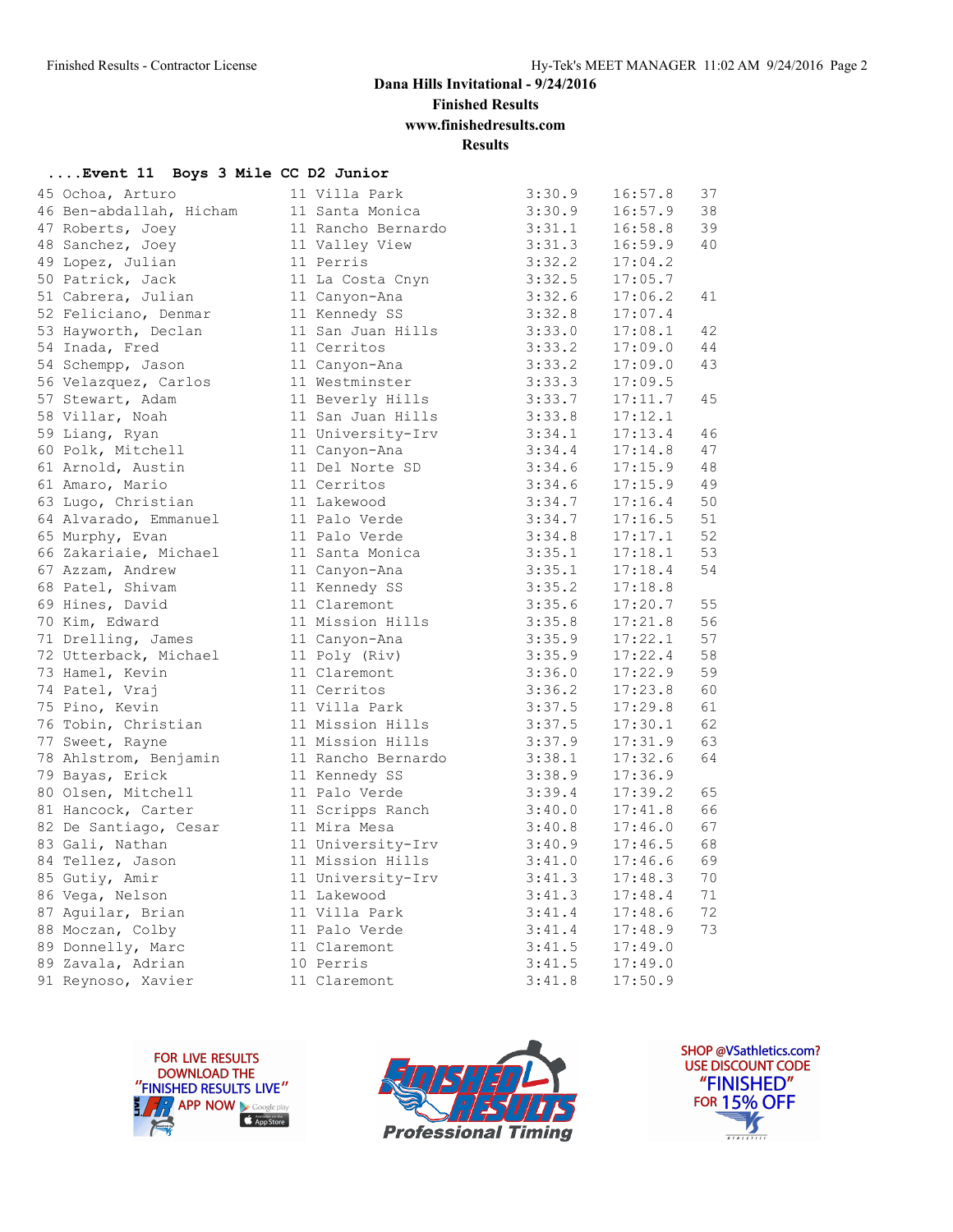**Finished Results**

**www.finishedresults.com**

**Results**

#### **....Event 11 Boys 3 Mile CC D2 Junior**

| 92 Parra, Zakk            | 11 Mira Mesa       | 3:42.0 | 17:51.5 | 74  |
|---------------------------|--------------------|--------|---------|-----|
| 93 Humphrey, Kyle         | 11 Rancho Bernardo | 3:42.1 | 17:52.0 | 75  |
| 94 Vasquez, Ziro          | 11 Sultana         | 3:42.2 | 17:52.7 | 76  |
| 95 Hutton, Jared          | 11 Villa Park      | 3:42.6 | 17:54.3 | 77  |
| 96 Baehr, Dillan          | 11 Escondido       | 3:42.9 | 17:56.0 | 78  |
| 96 Jones, Dwight          | 11 Palo Verde      | 3:42.9 | 17:56.0 |     |
| 98 DeJesus, Josue         | 11 Orange Glen     | 3:43.0 | 17:56.3 |     |
| 99 Moss, Gavin            | 11 Santa Monica    | 3:43.1 | 17:57.0 | 79  |
| 100 Jones, Noah           | 11 Mira Mesa       | 3:43.3 | 17:57.7 | 80  |
| 101 Humbert, Dorian       | 11 Del Norte SD    | 3:43.4 | 17:58.2 | 81  |
| 102 Moore, Parker         | 11 Poly (Riv)      | 3:43.4 | 17:58.3 | 83  |
| 102 Lee, Evan             | 11 Canyon-Ana      | 3:43.4 | 17:58.3 | 82  |
| 104 Corona, Juan          | 11 Valley View     | 3:44.6 | 18:04.0 | 84  |
| 105 Pearson, Ben          | 11 Villa Park      | 3:45.1 | 18:06.8 | 85  |
| 106 Southern, Michael     | 11 Santa Monica    | 3:46.9 | 18:15.4 | 86  |
| 107 Sanchez, Isaac        | 11 Lakewood        | 3:47.4 | 18:17.9 | 87  |
| 108 Hammond, Dallin       | 11 San Juan Hills  | 3:47.6 | 18:18.5 |     |
| 109 Vilchis, Daniel       | 11 University-Irv  | 3:47.9 | 18:20.0 | 88  |
| 110 Pascua, Jeric         | 11 Del Norte SD    | 3:48.1 | 18:21.1 | 89  |
| 111 Rodriguez, Fred       | 11 Canyon-Ana      | 3:48.6 | 18:23.4 | 90  |
| 112 Stinsmuehlen, Charlie | 11 Santa Monica    | 3:48.7 | 18:23.9 |     |
| 113 Maingi, Wachira       | 11 Valley View     | 3:48.7 | 18:24.0 | 91  |
| 114 Montejo, Alex         | 11 Escondido       | 3:49.1 | 18:26.1 | 92  |
| 115 Robinson, Kylar       | 11 Mission Hills   | 3:49.3 | 18:27.1 | 93  |
| 116 Hatala, Paul          | 11 San Marcos SD   | 3:49.9 | 18:29.6 |     |
| 117 Tankha, Varun         | 11 University-Irv  | 3:50.2 | 18:31.0 | 94  |
| 118 Jamison, Anthony      | 11 Sultana         | 3:50.2 | 18:31.2 | 95  |
| 119 Maroquin, Jose        | 11 Escondido       | 3:50.2 | 18:31.4 | 96  |
| 120 Nguyen, Jason         | 11 Villa Park      | 3:50.3 | 18:31.8 | 97  |
| 121 Mauerman, Chris       | 11 San Juan Hills  | 3:50.6 | 18:33.0 |     |
| 122 Book, Andrew          | 11 Scripps Ranch   | 3:51.4 | 18:37.2 | 98  |
| 123 Trader, Ricky         | 11 Mira Mesa       | 3:51.7 | 18:38.3 | 99  |
| 124 Callera, John         | 11 Mira Mesa       | 3:52.2 | 18:41.1 | 100 |
| 125 Saldana, Armando      | 11 Escondido       | 3:52.3 | 18:41.5 | 101 |
| 126 Masutani, James       | 11 Beverly Hills   | 3:52.5 | 18:42.3 | 102 |
| 127 Baez, Issac           | 11 Lakewood        | 3:52.8 | 18:43.6 | 103 |
| 128 Dang, Patrick         | 11 Cerritos        | 3:52.9 | 18:44.3 | 104 |
| 129 Koyamatsu, Tyler      | 11 Rancho Bernardo | 3:53.3 | 18:46.0 | 105 |
| 130 Dorr, Bryan           | 11 Valley View     | 3:53.3 | 18:46.3 | 106 |
| 131 Duenas, Ryan          | 11 Rancho Bernardo | 3:53.5 | 18:47.0 |     |
| 132 Trafecanty, Luke      | 12 Claremont       | 3:53.8 | 18:48.6 |     |
| 133 Ponce, Daniel         | 11 Mira Mesa       | 3:53.9 | 18:49.1 |     |
| 134 McManigal, Bryce      | 11 Poly (Riv)      | 3:54.1 | 18:50.0 | 107 |
| 135 Robyn, Jonathan       | 11 Mission Hills   | 3:54.1 | 18:50.1 | 108 |
| 136 Florez, Jeremiah      | 11 Valley View     | 3:55.2 | 18:55.3 | 109 |
| 137 Hernandez, Christian  | 11 Escondido       | 3:55.3 | 18:55.8 | 110 |
| 137 Martinez, Cristian    | 11 Orange Glen     | 3:55.3 | 18:55.8 |     |
|                           |                    |        |         |     |





SHOP @VSathletics.com? USE DISCOUNT CODE "FINISHED" **FOR 15% OFF** IS  $\frac{1}{1}$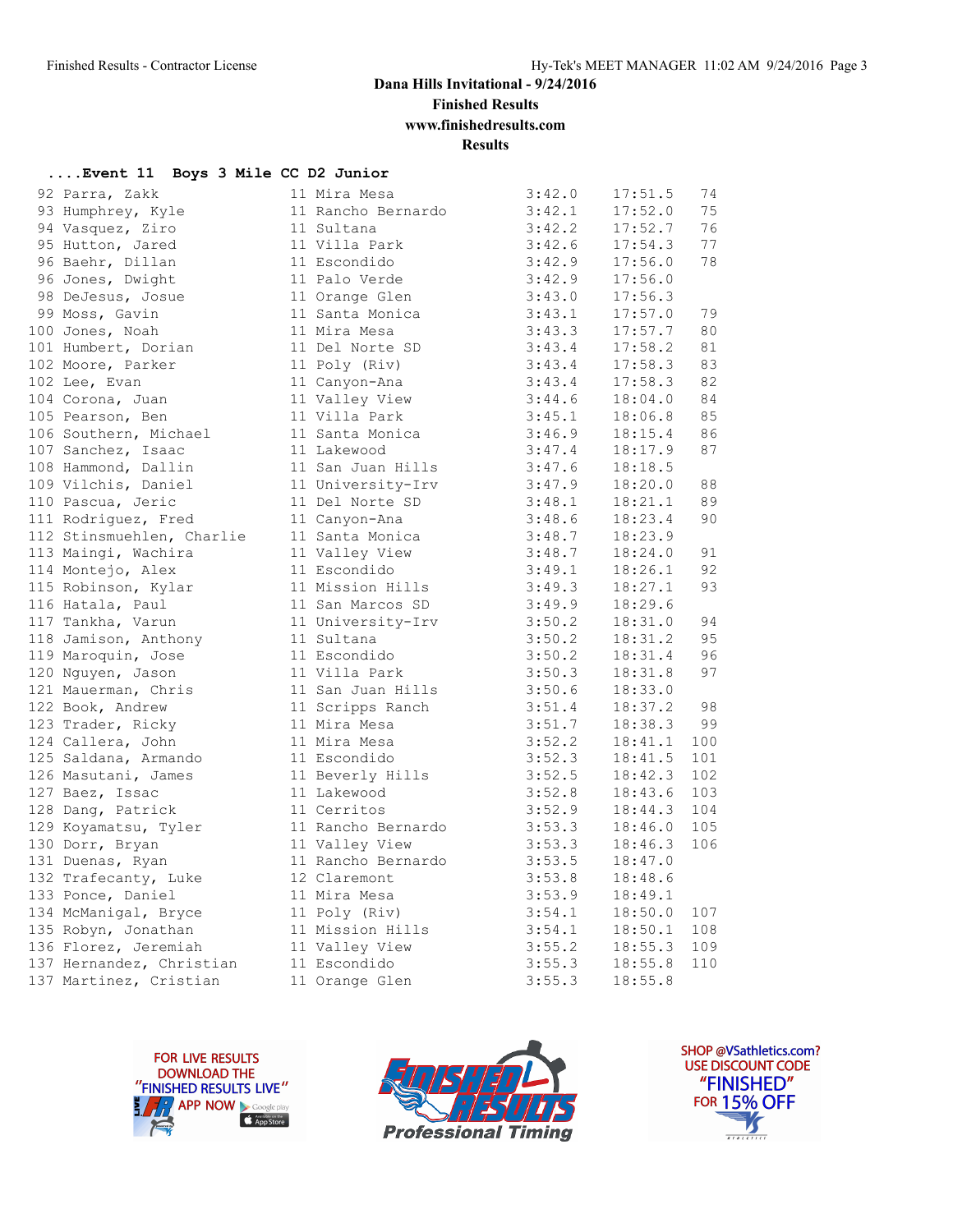**Finished Results**

**www.finishedresults.com**

**Results**

|  |  |  |  |  |  |  |  | Event 11 Boys 3 Mile CC D2 Junior |
|--|--|--|--|--|--|--|--|-----------------------------------|
|--|--|--|--|--|--|--|--|-----------------------------------|

| 139 Lawson, Felix         | 12 Claremont       | 3:55.5 | 18:56.7 |     |
|---------------------------|--------------------|--------|---------|-----|
| 140 Gong, Mitchell        | 11 Canyon-Ana      | 3:56.1 | 18:59.7 |     |
| 141 Shill, Theodore       | 11 Santa Monica    | 3:56.9 | 19:03.7 |     |
| 142 Hughes, Ian           | 11 Poly (Riv)      | 3:57.6 | 19:07.1 | 111 |
| 143 Versteeg, Ben         | 11 Villa Park      | 3:58.3 | 19:10.1 |     |
| 144 Lewandowski, Grant    | 11 Escondido       | 3:58.9 | 19:13.2 | 112 |
| 145 Gonzalez, Alejandro   | 11 Orange Glen     | 3:59.8 | 19:17.5 |     |
| 146 Lekan, Neah           | 11 University-Irv  | 3:59.9 | 19:17.9 | 113 |
| 147 Distor, Ben           | 11 Villa Park      | 4:01.9 | 19:27.8 |     |
| 148 Leyva, Ivan           | 11 Elsinore        | 4:03.7 | 19:36.5 |     |
| 149 Broadbent, Kanyon     | 11 Elsinore        | 4:05.0 | 19:42.6 |     |
| 150 Huang, Jack           | 11 University-Irv  | 4:05.3 | 19:44.1 |     |
| 151 Kawana, Steve         | 11 University-Irv  | 4:06.7 | 19:51.1 |     |
| 152 Lingineni, Rithik     | 11 University-Irv  | 4:06.9 | 19:51.8 |     |
| 153 Liang, William        | 11 Diamond Bar     | 4:07.4 | 19:54.1 |     |
| 154 Gibb, John            | 11 Beverly Hills   | 4:07.6 | 19:55.4 | 114 |
| 155 Nguyen, Eric          | 11 University-Irv  | 4:10.0 | 20:06.8 |     |
| 156 Walsh, Alex           | 11 Rancho Bernardo | 4:10.3 | 20:08.4 |     |
| 157 Baniqued, Jenard      | 11 Villa Park      | 4:10.4 | 20:08.9 |     |
| 158 Montoya, Greg         | 11 University-Irv  | 4:10.5 | 20:09.0 |     |
| 159 Griesemer, Jack       | 11 Jserra          | 4:10.6 | 20:09.9 |     |
| 160 Mullins, Aidan        | 11 University-Irv  | 4:11.2 | 20:12.6 |     |
| 161 Nelson, Alexander     | 11 Sultana         | 4:12.8 | 20:20.4 | 115 |
| 162 Luciano Jr., Meynard  | 11 Cerritos        | 4:13.1 | 20:22.0 | 116 |
| 163 Munoz, Jeffrey        | 11 Elsinore        | 4:13.4 | 20:23.2 |     |
| 164 Williams, Nathaniel   | 11 Mira Mesa       | 4:13.4 | 20:23.4 |     |
| 165 McAdam, Michael       | 11 Jserra          | 4:13.9 | 20:25.5 |     |
| 166 Gomez, Michael        | 11 Mira Mesa       | 4:14.8 | 20:30.1 |     |
| 167 Bertini, Francesco    | 11 Beverly Hills   | 4:15.0 | 20:31.1 | 117 |
| 168 Alba, Francis         | 11 Cerritos        | 4:17.0 | 20:40.7 | 118 |
| 169 Lawrence, Joseph      | 11 Mission Hills   | 4:20.4 | 20:56.8 |     |
| 170 Rapinan, Clyde Baron  | 11 Scripps Ranch   | 4:21.5 | 21:02.5 | 119 |
| 170 Rand, Kyle            | 11 Lakewood        | 4:21.5 | 21:02.5 | 120 |
| 172 Vijayakumar, Vikram   | 11 University-Irv  | 4:22.3 | 21:06.1 |     |
| 173 Nicodemas, Jeremy     | 11 Villa Park      | 4:22.6 | 21:07.8 |     |
| 174 Galindo, Garen        | 11 Venice          | 4:23.0 | 21:09.6 |     |
| 175 Chavez, Daniel        | 11 Ramona SD       | 4:23.1 | 21:09.9 |     |
| 176 Cayago, Justin        | 10 Jserra          | 4:23.1 | 21:10.3 |     |
| 177 Ayala, Rafael         | 11 Cerritos        | 4:26.2 | 21:24.9 |     |
| 178 Partiyeli, Justin     | 11 Beverly Hills   | 4:26.8 | 21:27.7 | 121 |
| 179 Araujo, Ozzy          | 11 Escondido       | 4:27.3 | 21:30.2 | 122 |
| 180 Kang, Eric            | 11 University-Irv  | 4:27.5 | 21:31.2 |     |
| 181 Meehan, Chris         | 11 Mira Mesa       | 4:28.3 | 21:35.4 |     |
| 182 Kading, Cameron       | 11 Claremont       | 4:28.4 | 21:35.5 |     |
| 183 Rojas, Richard        | 11 San Juan Hills  | 4:29.4 | 21:40.7 |     |
| 184 Zepeda, Alejandro     | 11 Escondido       | 4:31.2 | 21:49.3 |     |
| 185 De La Cruz, Sebastian | 10 Mira Mesa       | 4:31.8 | 21:52.3 |     |





SHOP @VSathletics.com? USE DISCOUNT CODE "FINISHED" **FOR 15% OFF**  $\frac{1}{\sqrt{2}}$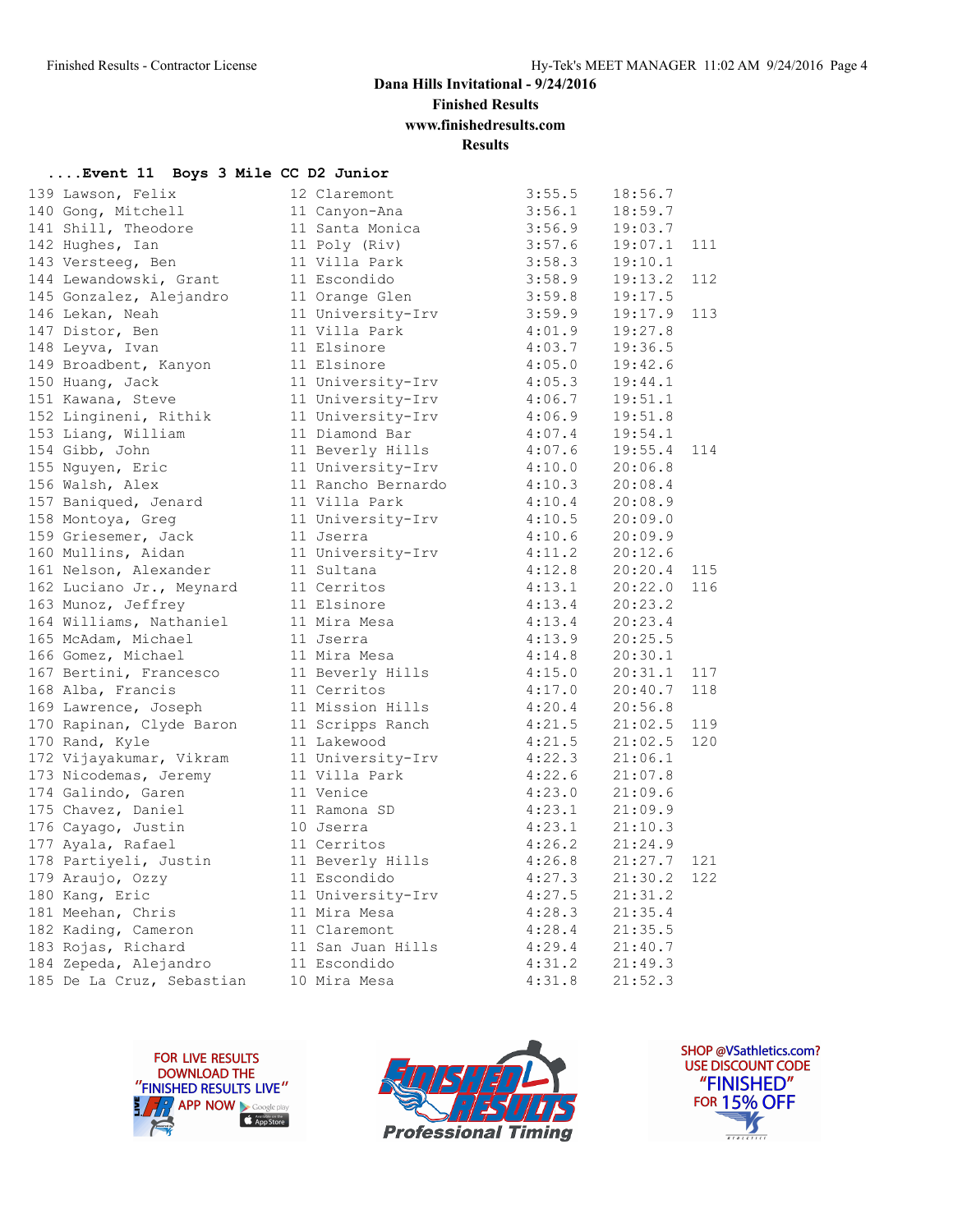**Finished Results**

**www.finishedresults.com**

**Results**

#### **....Event 11 Boys 3 Mile CC D2 Junior**

| Rank Team                 | $\mathbf{1}$<br>$\mathcal{L}$<br>Total | 3<br>4            | 5                 | $*6$ | $*7$               | $*8$ |      |  |  |
|---------------------------|----------------------------------------|-------------------|-------------------|------|--------------------|------|------|--|--|
|                           |                                        |                   |                   |      |                    |      | $*9$ |  |  |
|                           | Team Scores                            |                   |                   |      |                    |      |      |  |  |
| 213 Wojtanowicz, Nicholas | 11 Villa Park                          |                   | 6:50.4            |      | 33:01.0            |      |      |  |  |
| 212 Cheng, Russell        | 11 Cerritos                            |                   |                   |      |                    |      |      |  |  |
| 211 Hartanto, Ryan        | 11 Scripps Ranch                       |                   | 4:59.5            |      | 24:05.0<br>24:05.9 |      |      |  |  |
| 210 Alba, Zachary         | 11 Cerritos                            |                   | 4:59.0<br>4:59.3  |      | 24:03.3            |      |      |  |  |
| 209 Lostetter, Nicholas   | 11 Rancho Bernardo                     |                   | 4:58.2            |      | 23:59.7            |      |      |  |  |
| 208 Magante, Grant        | 11 Cerritos                            |                   | 4:56.6            |      | 23:51.7            |      |      |  |  |
| 207 Kim, Noah             | 11 Cerritos                            |                   | 4:51.0            |      | 23:24.7            |      |      |  |  |
| 206 Tran, Taylor          | 11 Mira Mesa                           |                   | 4:50.9            |      | 23:24.3            |      |      |  |  |
| 205 Kim, Andrew           | 11 University-Irv                      |                   | 4:49.9            |      | 23:19.4            |      |      |  |  |
| 204 Flatley, Christopher  | 11 Mission Hills                       |                   | 4:47.0            |      | 23:05.5            |      |      |  |  |
| 203 Aspling, Jacob        | 11 Villa Park                          |                   | 4:46.2            |      | 23:01.8            |      |      |  |  |
| 202 Martinez, Imanol      | 11 Escondido                           |                   | 4:45.2            |      | 22:56.8            |      |      |  |  |
| 201 Real, Joseph          | 11 Diamond Bar                         |                   | 4:45.0            |      | 22:55.6            |      |      |  |  |
| 200 Smith, Mikael         | 11 University-Irv                      |                   | 4:42.5            |      | 22:43.7            |      |      |  |  |
| 199 Patel, Ritik          | 11 Kennedy SS                          |                   | 4:42.4            |      | 22:43.3            |      |      |  |  |
| 198 Neervannan, Anish     | 11 University-Irv                      |                   | 4:42.2            |      | 22:42.2            |      |      |  |  |
| 197 Gupta, Rithwik        | 11 University-Irv                      |                   | 4:41.5            |      | 22:38.7            |      |      |  |  |
| 196 Valle, Gustavo        | 11 Westminster                         |                   | 4:39.5            |      | 22:29.1            |      |      |  |  |
| 195 Mattair, Nick         | 11 University-Irv                      |                   | 4:39.1            |      | 22:27.1            |      |      |  |  |
| 194 Robles, Anthony       | 11 Valley View                         |                   | 4:38.8            |      | 22:25.7            |      | 124  |  |  |
| 193 Medina, Ernesto       | 11 Venice                              |                   | 4:38.7            |      | 22:25.5            |      |      |  |  |
| 192 Hoang, Anthony        | 11 Cerritos                            |                   | 4:37.3            |      | 22:18.8            |      |      |  |  |
| 191 Askins, Zack          | 11 Scripps Ranch                       |                   | 4:36.8            |      | 22:16.3            |      | 123  |  |  |
| 190 Nair, Ayush           | 11 University-Irv                      |                   | 4:36.7            |      | 22:15.8            |      |      |  |  |
| 189 Huang, Aaron          | 11 University-Irv                      |                   | 4:35.3<br>22:09.1 |      |                    |      |      |  |  |
| 188 Miller, Eric          | 11 Mission Hills                       |                   | 4:34.4            |      | 22:04.4            |      |      |  |  |
| 187 Do, Wilson            | 11 Mira Mesa                           |                   | 4:33.4            |      | 21:59.9            |      |      |  |  |
| 186 Tran, Vu              | 11 University-Irv                      | 21:57.2<br>4:32.9 |                   |      |                    |      |      |  |  |

| Results - Men          |                   |  |  |  |                         |  |
|------------------------|-------------------|--|--|--|-------------------------|--|
| 1 San Juan Hills       |                   |  |  |  | 46 3 7 11 12 13 32 42   |  |
| Total Time: 1:20:41.20 |                   |  |  |  |                         |  |
|                        | Average: 16:08.24 |  |  |  |                         |  |
| 2 Claremont            |                   |  |  |  | 80 10 14 16 17 23 55 59 |  |
| Total Time: 1:22:04.70 |                   |  |  |  |                         |  |
|                        | Average: 16:24.94 |  |  |  |                         |  |





SHOP @VSathletics.com? USE DISCOUNT CODE "FINISHED" **FOR 15% OFF** Ŋ  $\frac{1}{1}$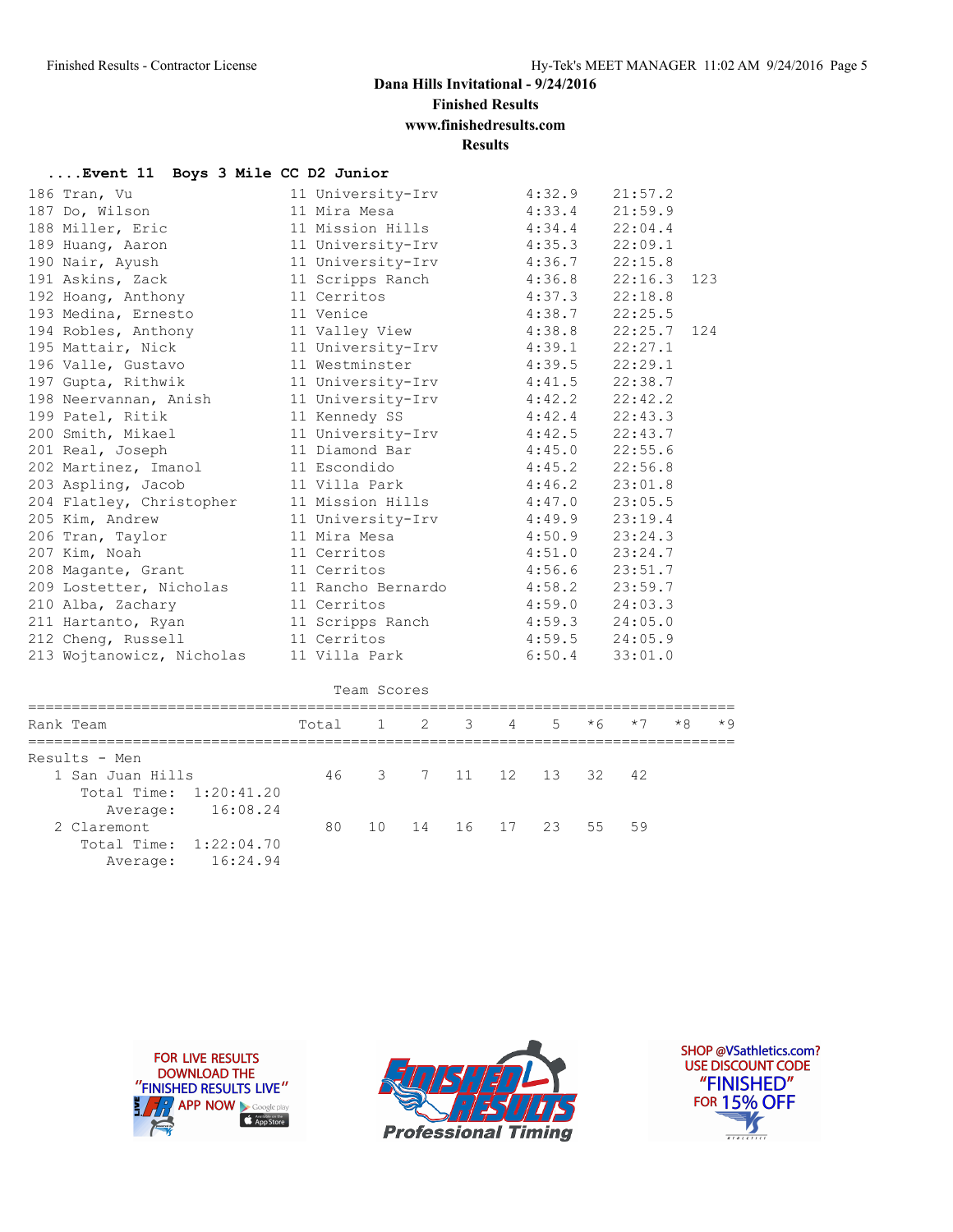### **Finished Results**

**www.finishedresults.com**

**Results**

| Event 11          | Boys 3 Mile CC D2 Junior |     |              |    |    |     |     |     |     |
|-------------------|--------------------------|-----|--------------|----|----|-----|-----|-----|-----|
| 3 Santa Monica    |                          | 150 | 9            | 22 | 28 | 38  | 53  | 79  | 86  |
| Total Time:       | 1:23:44.10               |     |              |    |    |     |     |     |     |
| Average:          | 16:44.82                 |     |              |    |    |     |     |     |     |
| 4 Rancho Bernardo |                          | 158 | 4            | 25 | 26 | 39  | 64  | 75  | 105 |
| Total Time:       | 1:23:53.10               |     |              |    |    |     |     |     |     |
| Average:          | 16:46.62                 |     |              |    |    |     |     |     |     |
| 5 Del Norte SD    |                          | 159 | 5            | 6  | 19 | 48  | 81  | 89  |     |
| Total Time:       | 1:23:37.30               |     |              |    |    |     |     |     |     |
| Average:          | 16:43.46                 |     |              |    |    |     |     |     |     |
| 6 Palo Verde      |                          | 184 | 21           | 24 | 36 | 51  | 52  | 65  | 73  |
| Total Time:       | 1:24:43.30               |     |              |    |    |     |     |     |     |
| Average:          | 16:56.66                 |     |              |    |    |     |     |     |     |
| 7 Scripps Ranch   |                          | 233 | 18           | 20 | 31 | 66  | 98  | 119 | 123 |
| Total Time:       | 1:26:11.20               |     |              |    |    |     |     |     |     |
| Average:          | 17:14.24                 |     |              |    |    |     |     |     |     |
| 8 Canyon-Ana      |                          | 242 | 41           | 43 | 47 | 54  | 57  | 82  | 90  |
| Total Time:       | 1:26:10.50               |     |              |    |    |     |     |     |     |
| Average:          | 17:14.10                 |     |              |    |    |     |     |     |     |
| 9 Mira Mesa       |                          | 252 | $\mathbf{1}$ | 30 | 67 | 74  | 80  | 99  | 100 |
| Total Time:       | 1:25:48.10               |     |              |    |    |     |     |     |     |
| Average:          | 17:09.62                 |     |              |    |    |     |     |     |     |
| 10 Villa Park     |                          | 274 | 27           | 37 | 61 | 72  | 77  | 85  | 97  |
| Total Time:       | 1:26:59.30               |     |              |    |    |     |     |     |     |
| Average:          | 17:23.86                 |     |              |    |    |     |     |     |     |
| 11 Mission Hills  |                          | 285 | 35           | 56 | 62 | 63  | 69  | 93  | 108 |
| Total Time:       | 1:27:06.30               |     |              |    |    |     |     |     |     |
| Average:          | 17:25.26                 |     |              |    |    |     |     |     |     |
| 12 Cerritos       |                          | 291 | 34           | 44 | 49 | 60  | 104 | 116 | 118 |
| Total Time:       | 1:27:27.60               |     |              |    |    |     |     |     |     |
| Average:          | 17:29.52                 |     |              |    |    |     |     |     |     |
| 13 Sultana        |                          | 296 | 2            | 8  | 76 | 95  | 115 |     |     |
| Total Time:       | 1:28:31.30               |     |              |    |    |     |     |     |     |
| Average:          | 17:42.26                 |     |              |    |    |     |     |     |     |
| 14 University-Irv |                          | 301 | 29           | 46 | 68 | 70  | 88  | 94  | 113 |
| Total Time:       | 1:27:59.20               |     |              |    |    |     |     |     |     |
| Average:          | 17:35.84                 |     |              |    |    |     |     |     |     |
| 15 Lakewood       |                          | 344 | 33           | 50 | 71 | 87  | 103 | 120 |     |
| Total Time:       | 1:29:00.40               |     |              |    |    |     |     |     |     |
| Average:          | 17:48.08                 |     |              |    |    |     |     |     |     |
| 16 Poly (Riv)     |                          | 374 | 15           | 58 | 83 | 107 | 111 |     |     |
| Total Time:       | 1:29:40.20               |     |              |    |    |     |     |     |     |
| Average:          | 17:56.04                 |     |              |    |    |     |     |     |     |
| 17 Valley View    |                          | 430 | 40           | 84 | 91 | 106 | 109 | 124 |     |
| Total Time:       | 1:31:09.50               |     |              |    |    |     |     |     |     |
| Average:          | 18:13.90                 |     |              |    |    |     |     |     |     |





SHOP @VSathletics.com? USE DISCOUNT CODE "FINISHED" **FOR 15% OFF**  $\frac{1}{\sqrt{2}}$